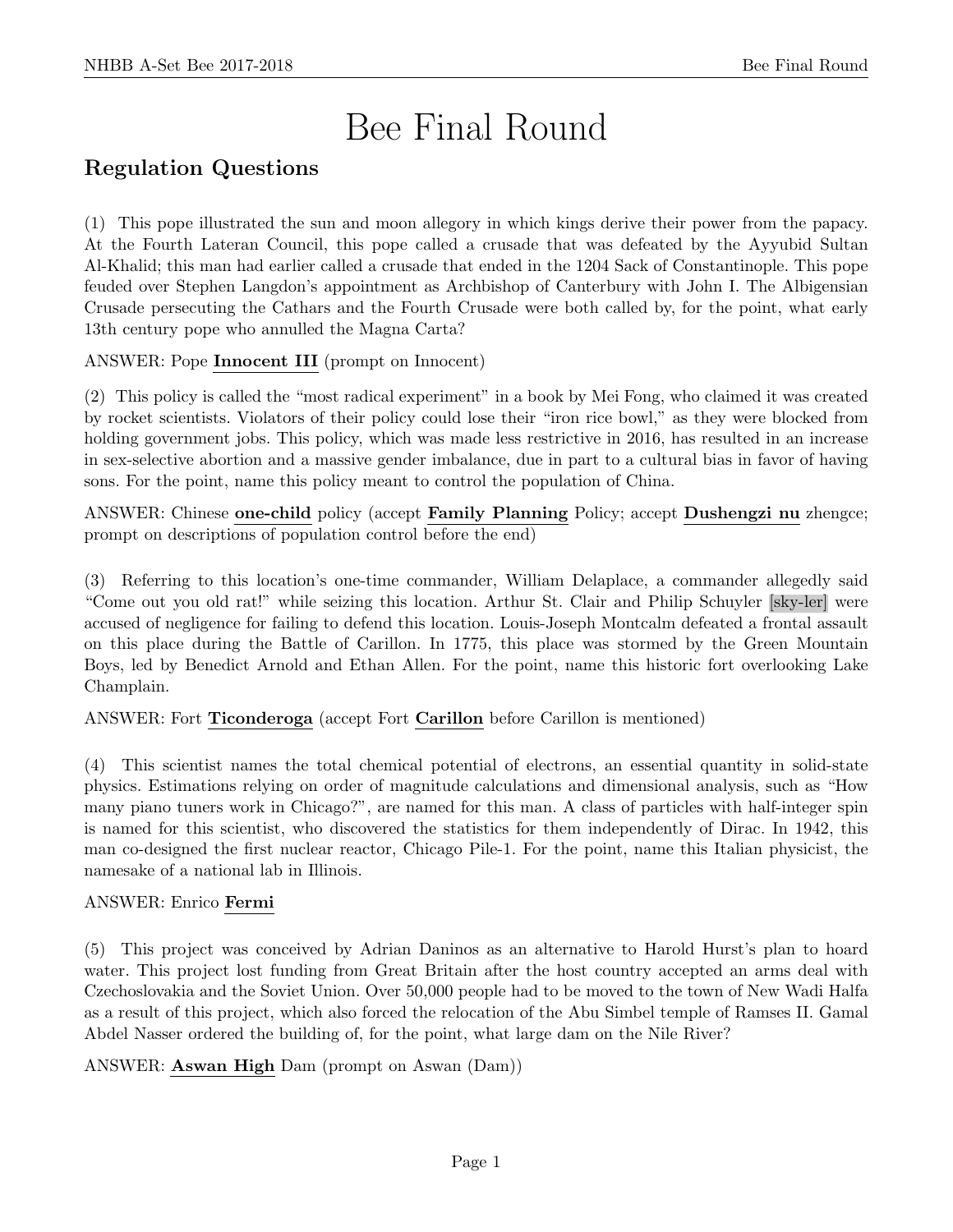(6) A cartoon focusing on this policy titled "Putting his foot down" shows Uncle Sam declaring "you can't divide Me." Japan agreed to uphold this policy in the Lansing-Ishii Treaty, a weak agreement that was swiftly superseded by the Nine-Power Treaty. This policy was largely implemented by Secretary of State John Hay, who sought to preserve "territorial and administrative integrity." For the point, name this American foreign policy meant to prevent "spheres of influence" over treaty ports and maintain a balance of international trade with China.

ANSWER: Open Door Policy (prompt on descriptive answers relating to (trade) relations between China and the United States)

(7) After this battle, one man told the winner "the gods have not bestowed all things upon the same person," since the winner could not take advantage of this victory. This battle was fought near the Aufius River, which was used by the victors to trap the left flank of the losing side. Maharbal commanded the Numidian cavalry at this battle, while Gaius Terentius Varro co-led the Roman side. The victor of this battle had earlier won at Trebia and Lake Trasimene after crossing the Alps. For the point, name this 216 BC battle, a devastating loss for Rome that proved to be Hannibal's last major victory in Italy during the Second Punic War.

## ANSWER: Battle of Cannae

(8) This musician's partnership with Teddy Wilson produced hits like "Easy Living" and "If You Were Mine," and while with Brunswick Records, she released the popular song "What a Little Moonlight Can Do." During a performance at the Cafe Society, she manipulated darkness to add to the emotional impact of a song originally written by Abel Meeropol; that song declares "Blood on the leaves and blood at the root / Black bodies swinging in the Southern breeze." For the point, name this American jazz musician, nicknamed "Lady Day," who popularized the anti-lynching protest song "Strange Fruit."

## ANSWER: Billie Holiday (or Eleanora Fagan)

(9) One duke with this name waged the Mad War against his daughter Anne to preserve his kingdom, Brittany. A king with this name attracted controversy for his alliance with Suleiman the Magnificent and was defeated and captured at the Battle of Pavia. The king who met with Henry VIII at the Field of the Cloth of Gold had this name, as did the husband of Maria Theresa. An empire was dissolved after a leader with this name was soundly beaten at the Battle of Austerlitz. For the point, give this regnal name shared by the first Valois-Angoulême [val-wah ahn-goo-lem] king of France and the last Holy Roman Emperor.

ANSWER: Francis (accept Francis II of Brittany; accept Francis I of France after "Suleiman" is read; accept Francis II after "Austerlitz" is read; accept François or Franz)

(10) Farmer v. Brennan addressed the relevance of this constitutional amendment to sexual assault. The case of Stack v. Boyle concerned the application of this amendment to a group of suspected communists who were arrested under the Smith Act. The Gregg and Furman cases determined the standards of this amendment for Georgia laws concering people on Death Row. For the point, name this amendment that prohibits excessive bail, as well as "cruel and unusual punishment."

ANSWER: 8th Amendment to the U.S. Constitution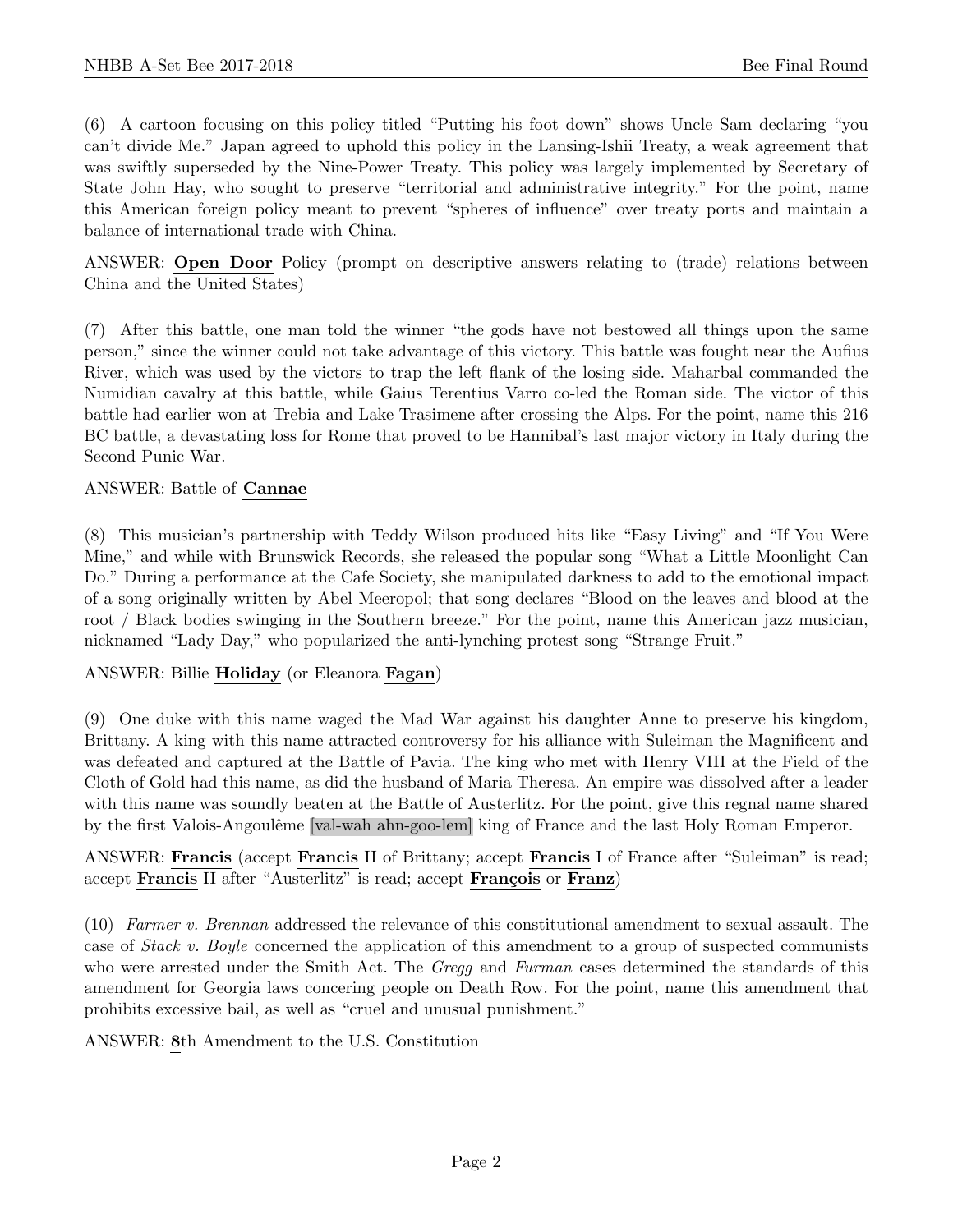(11) Oyama Isao was killed while trying to reach this city's Hongqiao [hong-chee-ow] Airport, which led to calls to dismantle the Peace Preservation Corps. This city was the site of the April 12 incident, in which the Kuomintang massacred thousands of Communist workers. An international settlement in this city, created by merging American and British enclaves, was essentially dissolved the day after the attack on Pearl Harbor. In the 1920s, four of China's largest banks were based in this city's Bund. For the point, name this metropolis on the Yangtze River, the largest city in China.

## ANSWER: Shanghai

(12) A participant in one of these events claimed that the number of people killed in "Democrat wars" in the 20th century could populate the city of Detroit. The line "I knew Jack Kennedy. Jack Kennedy was a friend of mine. Senator, you're no Jack Kennedy" was delivered by Lloyd Bentsen in one of these events in 1988. Paul Ryan's foreign policy was called "a bunch of malarkey" by Joe Biden in the 2012 iteration of, for the point, what political event that pitted Tim Kaine against Mike Pence on TV in 2016?

ANSWER: Vice Presidential debates (prompt on debates; prompt on (political) campaign; do not accept or prompt on the phrase "Presidential debate," but you can prompt on a generic description of a "debate during a presidential campaign" if it's somehow clear the player isn't directly claiming the debaters are running for President themselves)

(13) This Prime Minister investigated members of his party who were paid money on behalf of Mohamed al-Fayed to ask questions in Parliament for Harrods in the "Cash for Questions" scandal. In the "War of Jennifer's Ear," Neil Kinnock attacked this leader with the slogan "If you want to vote Conservative, don't fall ill" when criticizing long lines for healthcare. This leader's Downing Street Declaration in 1993 paved the way for the Good Friday Agreement signed by his successor. For the point, name this Conservative politician who succeeded Margaret Thatcher and preceded Tony Blair as Prime Minister.

## ANSWER: John Major

(14) Three princesses of this city went insane and committed suicide after seeing an infant in a box being guarded by serpents. A king of this city was born when a goddess threw Hephaestus's sperm off her thigh onto the ground. Cecrops and Erichthonius were mythological kings of this city. Poseidon offered a magnificent horse as a gift to the residents of this city, who instead voted to accept an olive tree from a goddess of wisdom. For the point, name this Greek city where temples were built on the Acropolis.

#### ANSWER: Athens

(15) In 1992, state legislators tried to close the University of Oklahoma Law School because out-of-state donors funded a professorship in this woman's name. Joe Biden declined to call Angela Wright or any of three other witnesses to corroborate this woman's story. The phrase "high-tech lynching for uppity blacks" was used to describe the proceedings in which this woman was brought before the Senate Judiciary Committee, where she detailed two years of sexual harassment by her boss. For the point, name this woman who testified in 1991 against Clarence Thomas during his Supreme Court nomination hearings.

#### ANSWER: Anita Hill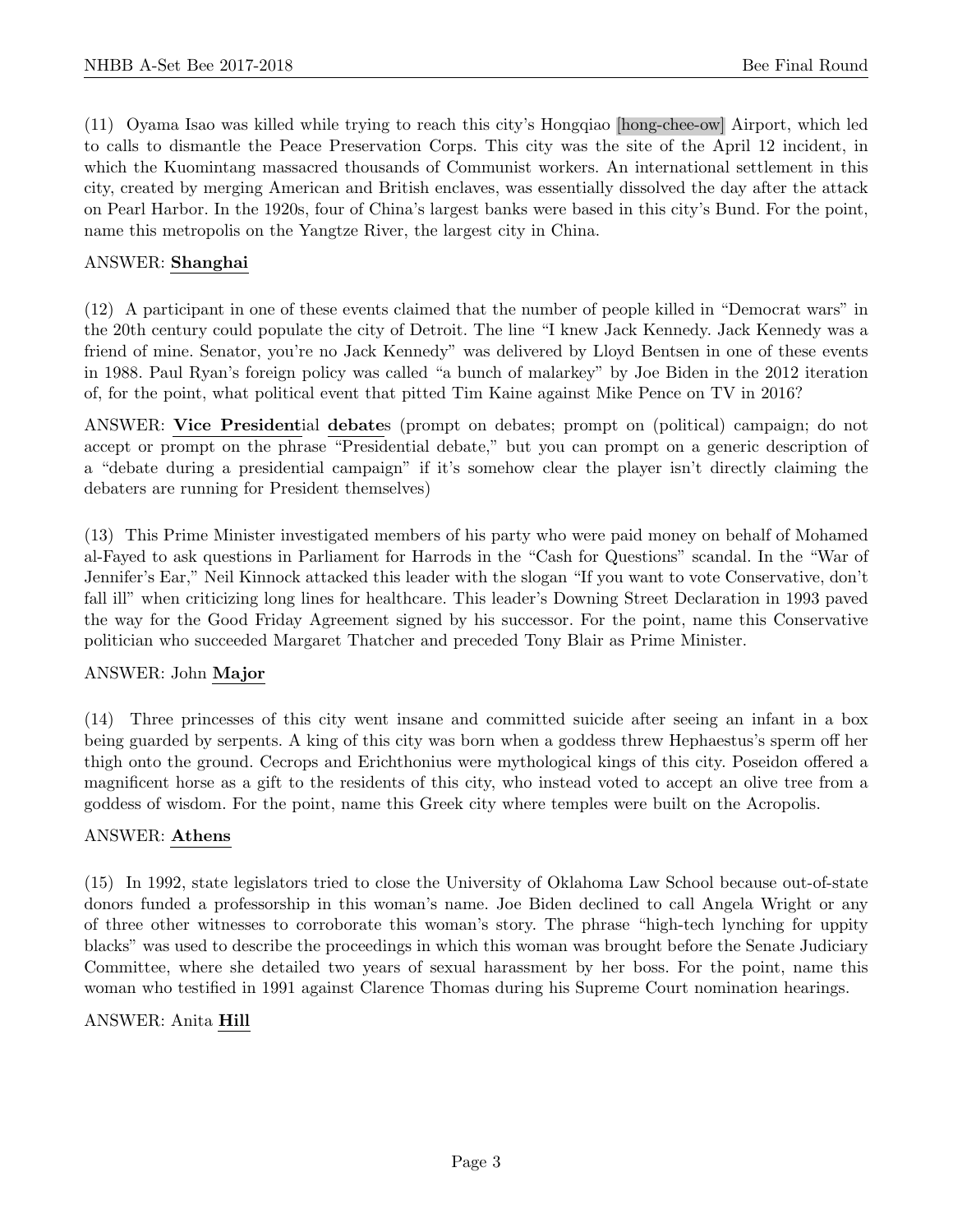(16) The prelude to this man's abandoned opera The Building of The Boat was reworked into a piece in which the cor anglais represents a waterfowl in the realm of the dead. The finale of this composer's fifth symphony includes a horn motif inspired by swans taking flight. A tone poem by this man was performed under the title "A Scandinavian Choral Hymn" due to Russian censorship.The Lemminkainen Suite was composed by, for the point, what nationalist composer of "The Swan of Tuonela" and Finlandia?

## ANSWER: Jean Sibelius

(17) A ruler of this empire forced his Armenian citizens to march from Jugha to Isfahan, resulting in the creation of New Julfa. This empire retained control of Tabriz in the Peace of Amasya. The first ruler of this country became an alcoholic after losing the Battle of Chaldiran. Shamakhi was sacked by a group of rebels in response to Sultan Hasuyan's decision to convert this empire to Shia Islam. Ismail I founded, for the point, what early rival to the Ottoman Empire, an Iranian dyansty that collapsed in 1736?

ANSWER: Safavid dynasty (prompt on Persia; prompt on Iran before mentioned)

(18) A group of these people led a revolt that was put down by cavalry led by Patrick Gordon and Alexei Shein; that revolt sought to free Sophia Alekseyevna, and the brutal investigation into the revolt left over 1,000 of these people dead and hundreds more tortured. Regiments of these soldiers stormed the Kremlin in 1682 after a ten-year-old boy was named tsar. For the point, name this hereditary Russian military guard whose first units were created by Ivan the Terrible and which were mostly disbanded after a 1698 uprising against Peter the Great.

ANSWER: Streltsy (prompt on generic answers like Russians, soliders, etc.)

(19) During this event, Major General John Wool stated "martial law ought to be proclaimed, but I have not sufficient force to enforce it." An Irish mob destroyed the Colored Orphan Asylum as part of this event due to anger over blacks not being affected by the central issue. Henry Jarvis Raymond manned a Gatling gun to defend the Times building during this event, to which soldiers were re-routed fresh from a victory at Gettysburg. A \$300 commutation fee helped spark, for the point, what 1863 riot over conscription?

ANSWER: 1863 New York City draft riots (accept Draft Week; "riot" not needed after mentioned; prompt on partial answers)

(20) An artistic personification of one side of this war wears a blue coat and yellow sash and kneels on a stone crushing a hand. Another painting of this war shows a turban-wearing man riding a rearing horse as an old woman and nearly nude man lay in the foreground following the siege of the island of Chios [KAI-ohs]. The Romantic painter Eugene Delacroix [oo-zhen deh-lah-kwah] painted an allegory for this conflict in the ruins of Missolonghi. For the point, name this 19th century revolution against the Ottoman Empire by a Hellenic state.

ANSWER: Greek War of Independence (accept descriptions of the Greek Revolution; only Greek is needed after "revolution" is read at the end)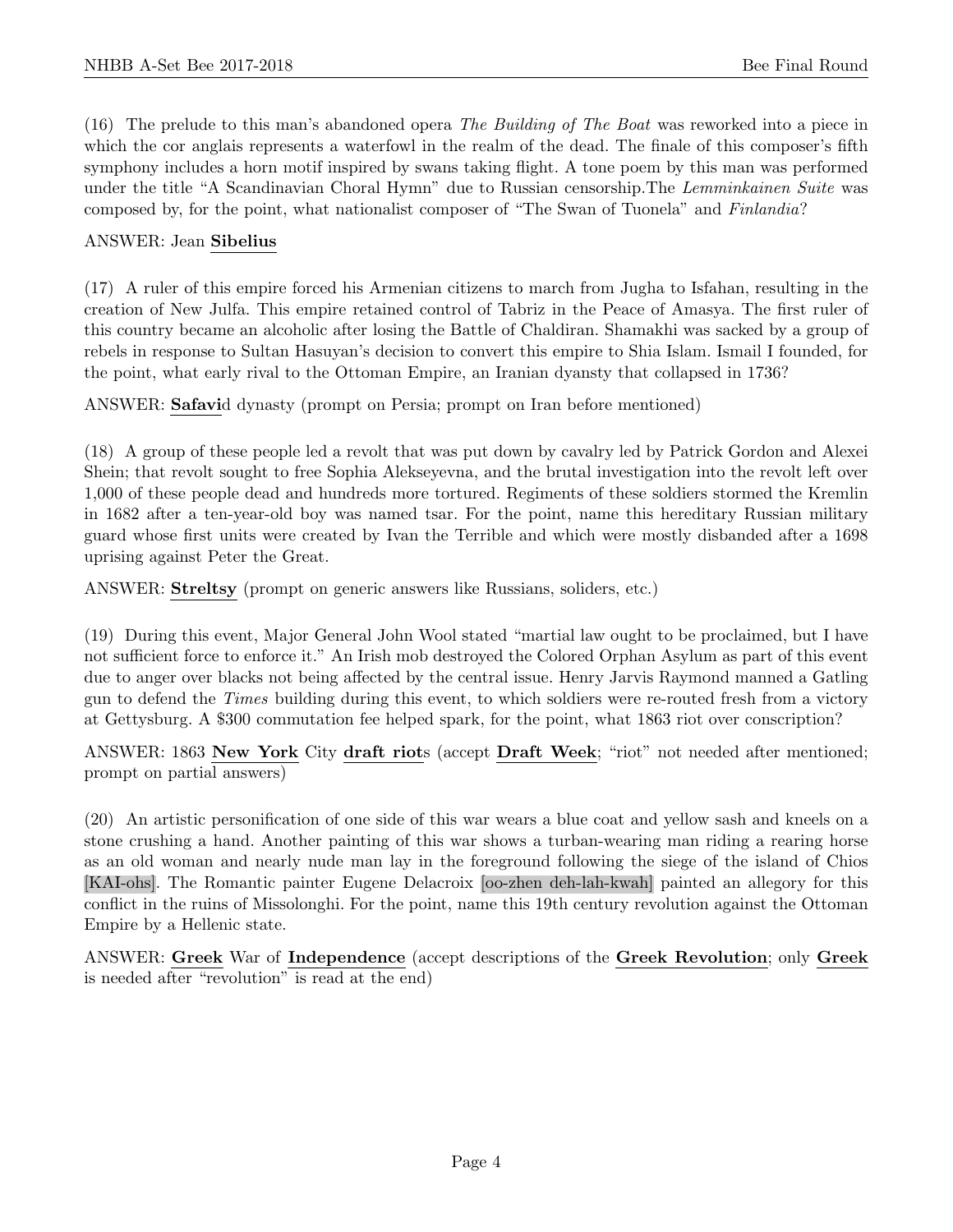(21) The wonders of this city were chronicled by Ruy Gonzalez de Clavijo [cla-vee-ho], who was stationed there in the 15th century. A ruler who had just conquered this location got drunk in one of its palaces and killed his friend, Cleitus the Black. Ulugh Beg built an observatory in this city in the Transoxiana region, which was once a prominent capital of the Sogdians and a link on the Silk Road. In 329 BC, Alexander the Great conquered, for the point, what Central Asian city that was the capital of Tamerlane's empire?

## ANSWER: Samarkand

(22) In this city, James Bevel organized Project C, a plan for confrontation to attract media attention, culminating in a "Children's Crusade" that met with resistance at Kelly Ingram Park. This city's police chief, Bull Connor, turned firehoses and German shepherds against child protesters in May 1963 during the SCLC's direct action campaign to integrate this city. Four months after that campaign, this city's 16th Street Baptist Church was bombed by white supremacists. For the point, name this Alabama city from whose jail Martin Luther King wrote a letter advocating nonviolence.

## ANSWER: Birmingham

(23) Richard Delgado founded a school of legal thought named after the "critical" study of this concept. Georges Cuvier used Sarah Baartman's irregular proportions to argue for his theory of this concept rooted in polygenism. Franz Boas's The Mind of Primitive Man attempted to disprove "scientific" theories of this phenomenon, which was controversially connected with intelligence by Hernstein and Murray's The Bell Curve. For the point, name this social construct that classifies human beings using physical traits, primarily skin color.

## ANSWER: race

(24) For two brief years, this building's Americana carillon was the largest in the world until its 538 bells were eclipsed in New York. For 11 days after the September 11 attacks, a skyward "Legacy Light" was lit on this building. After beating out Edward Carlson's giant balloon design with his "giant saucer" plan, John Graham designed this building for the 1962 World's Fair. Mount Rainier and the Cascade Mountains are visible from the 520 foot high observation deck of, for the point, what tower, the tallest building in Seattle?

## ANSWER: Space Needle

(25) A novel by this author, in which Alex Morden is executed for killing an officer from an unnamed invading country, was written to promote resistance movements in Nazi occupied countries. This author of The Moon is Down wrote about the life of the pirate Henry Morgan in his first novel, Cup of Gold. Another novel by this author is set against the backdrop of farm workers migrating from Oklahoma to California during the Dust Bowl. For the point, name this author of The Grapes of Wrath.

#### ANSWER: John Steinbeck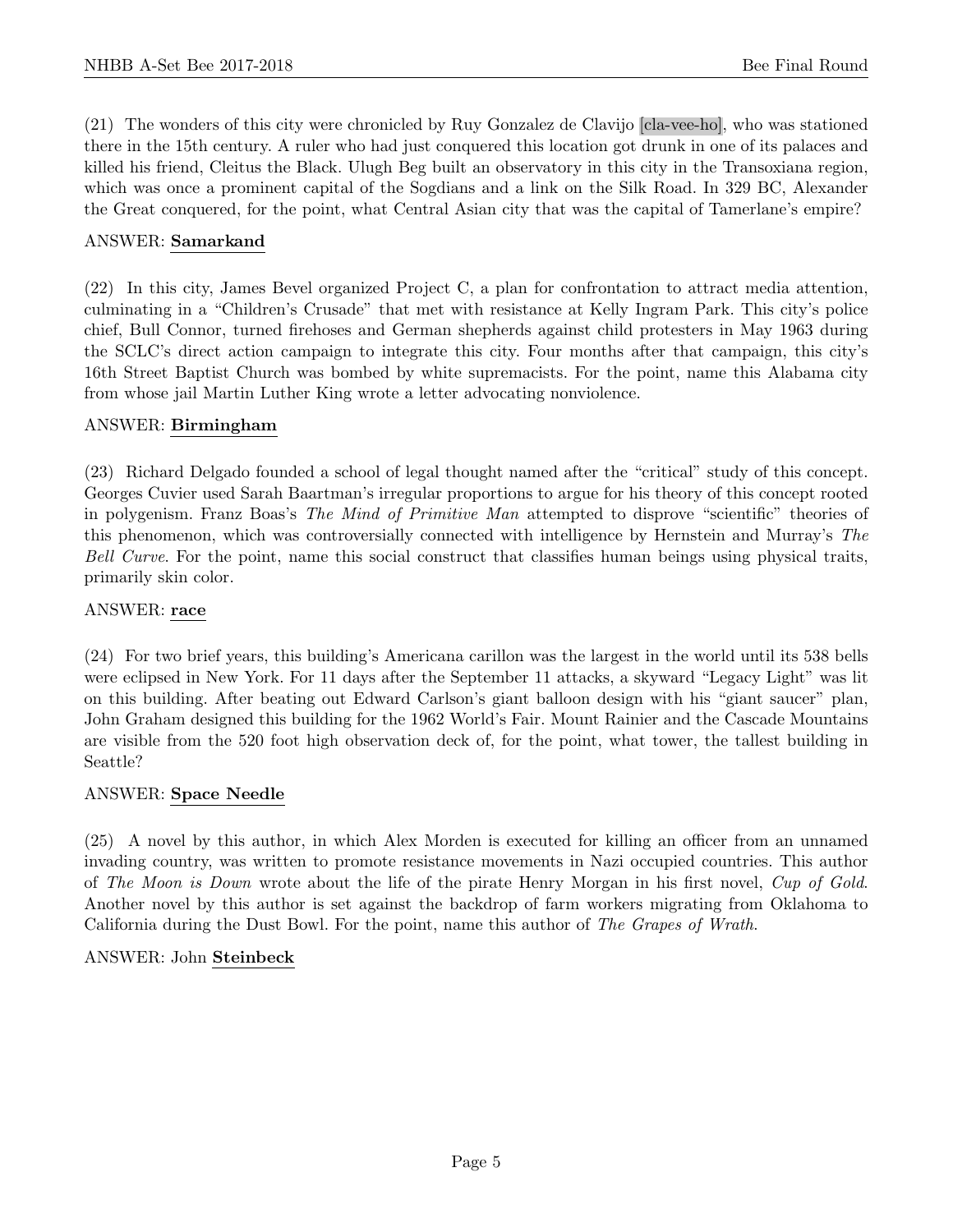(26) This man's wife was killed in Geneva by Luigi Lucheni, who was looking to kill any sovereign he could find. The 17-year-old Mary Vetsera was killed by this man's son, who proceeded to shoot himself, in the Mayerling incident. This man was succeeded by his grand nephew Charles I, who essentially abdicated with the Proclamation of 11 November. This leader's country was soundly defeated by Helmuth von Moltke at the Battle of Königgrätz in 1866. For the point, name this emperor who ruled Austria for over 60 years before dying in the midst of World War I.

## ANSWER: Franz Joseph I (accept Francis Joseph I)

(27) While in office, this politician suppressed the FREDEMO and APRA parties and attempted to arrest his predecessor, Alan Garcia. This man fell from prominence after videos showed his chief of intelligence, Vladimiro Montesinos, bribing election officials. This man was arrested for crimes against humanity for organizing the Grupo Colina death squad, which committed numerous atrocities while fighting the communist Shining Path insurgency. For the point, name this former president of Peru.

## ANSWER: Alberto Fujimori

(28) This man threatened to "blow ten balls through" John Woods for refusing to return to picket duty. This man attempted to assault Abner Lancock after the latter led a committee that investigated his atrocities. During one campaign, this man executed Alexander Arbuthnot and Robert Ambrister for allegedly aiding enemy forces. The first Coffin Handbill accused this man of executing six militiamen after his victory at Horseshoe Bend. For the point, name this man who committed many atrocities in campaigns against the Seminole and the Creek.

## ANSWER: Andrew Jackson

(29) This man decreed that coffee could only be consumed by the royal family, a ruling he enforced by hiring disabled soldiers to sniff out illegal deposits. Johann Gotzkowsky was hired by this man to create a silk trade that could compete with rival France. This king commissioned Hans Knobelsdorff to design his summer palace in Potsdam, Sanssouci [sahn-soo-see]. This man argued that The Prince was a limited and biased work in his Anti-Machiavel, which was edited by his friend Voltaire. For the point, name this enlightened king who ruled Prussia for much of the 18th century.

## ANSWER: Frederick II (accept Frederick the Great; prompt on Frederick)

(30) In this U.S. state, 200 Piegan Blackfeet were killed by U.S. troops in the Marias Massacre. Fort Benton was founded in this state, where the Nez Perce fought the Battle of the Big Hole before surrendering to U.S. forces. The Bozeman Trail connected Wyoming to this state, where the 7th Cavalry was destroyed in 1876 by a Native American coalition that included Sitting Bull and Crazy Horse. For the point, name this state where the Battle of Little Bighorn was fought about 50 miles from the city of Billings.

## ANSWER: Montana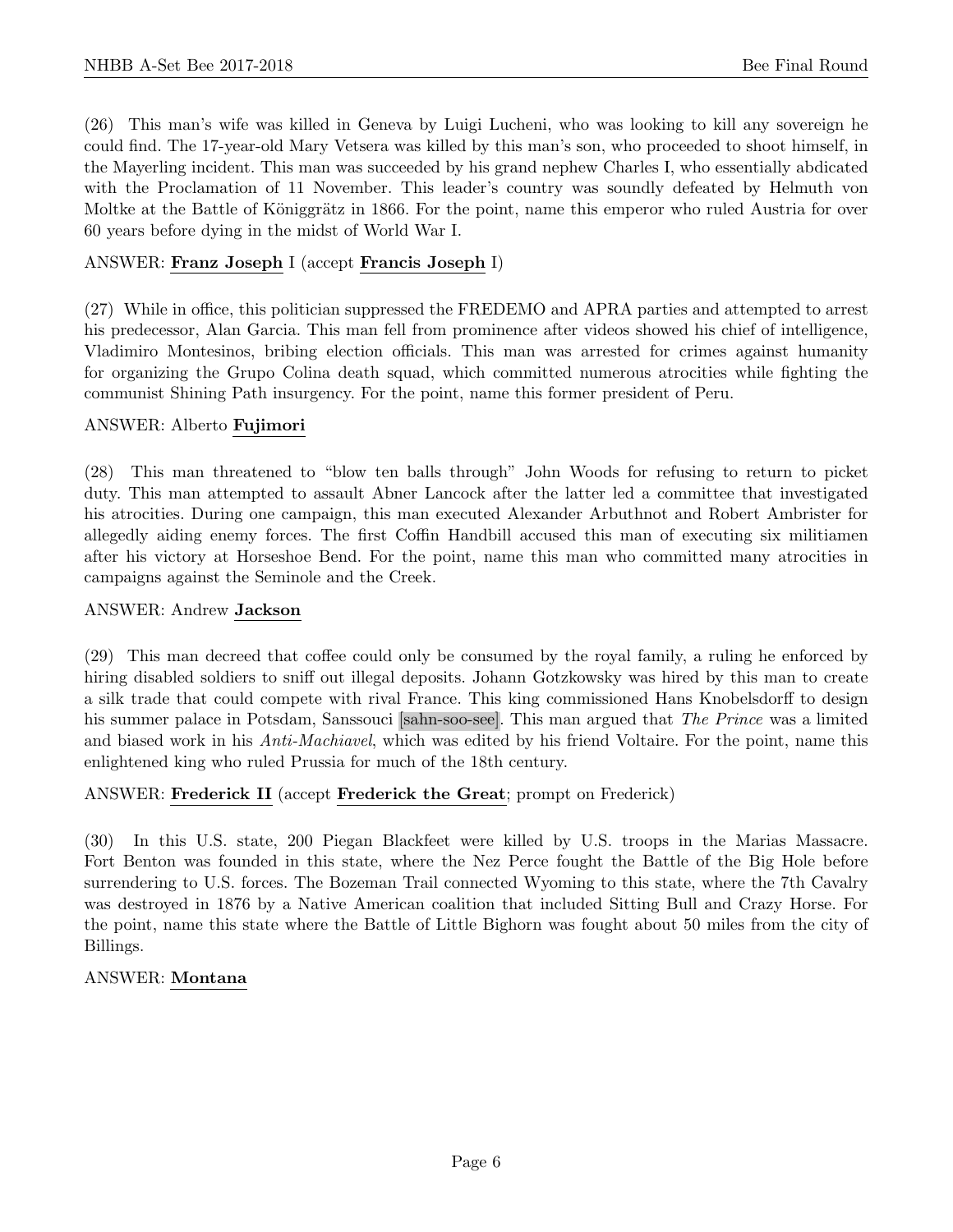(31) J. Proctor Knott gave a satirical speech praising the "Untold Delights" of a city in this state. Part of the northern border of this state follows the Pigeon River and was established by the westernmost boundary proscriptions of the Webster-Ashburton Treaty. This state contains the Northwest Angle, a small area of land completely enclosed by Manitoba and the Lake of the Woods. Hubert Humphrey served as mayor of the largest city in, for the point, what state, home to Duluth and Minneapolis?

## ANSWER: Minnesota

(32) This man was called "no better than a drunkard" by Laurence Keitt, who prevented his friend from challenging this man to a duel. In his eulogy for this man, Lucius Lamar stated "My countrymen! Know one another, and you will love one another." In May 1856, this man delivered a 112-page speech that accused Andrew Butler of having an ugly mistress - the "harlot," slavery. For the point, name this Massachusetts politician whose "Crime Against Kansas" speech earned him a vicious caning on the Senate floor by Preston Brooks.

#### ANSWER: Charles Sumner

(33) An Islamist movement in this country was founded by the former math teacher Akrom Yoldoshev, and is thus popularly known as Akromia. Gulnara Karimova, the daughter of this country's former president, has been missing since her father's death; that president perpetrated the Andijan Massacre. Along with its northern neighbor, this country's irrigation for cotton farming is largely at fault for the shrinking of the Aral Sea. Islam Karimov once led, for the point, what Central Asian country with capital at Tashkent?

#### ANSWER: Uzbekistan

(34) In one work, this man advocated the payment of a one-time stipend to landless individuals after they reach the age of 21. James Chalmers wrote *Plain Truth* as a response to this man's most famous work. This man was tried in absentia for publishing a work that refuted Edmund Burke by arguing that the French Revolution was justified since it targeted the misdeeds of the institution of monarchy rather than the king himself. For the point, name this author of Rights of Man who proposed an American Magna Carta in his 1776 pamphlet, Common Sense.

#### ANSWER: Thomas Paine

(35) Barbara Hepworth's Single Form commemorates this man, whose spiritual struggles were laid out in haiku in the book Markings, derived from this man's journal after his death. Union Miniere may have ordered the death of this man while he was traveling to meet with Moise Tshombe in the midst of the Katanga Crisis. This man supervised the creation of a meditation room at UN headquarters after the resignation of Trygve Lie allowed him to assume his highest post. A plane crash killed, for the point, what Swedish UN Secretary-General known for his work in the Congo Crisis?

## ANSWER: Dag Hammarskjold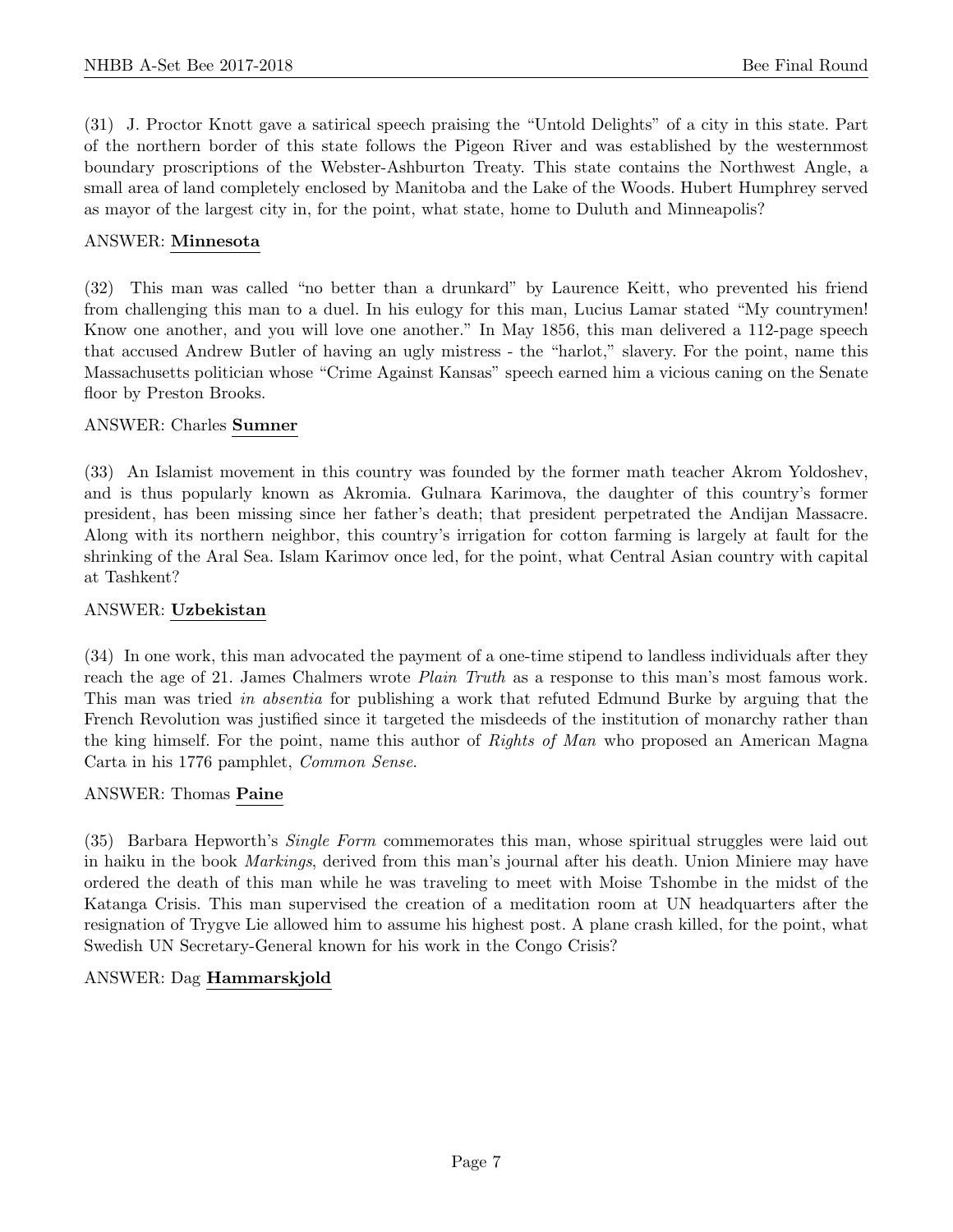(36) This event was supported by the Crucial Keys to the Way of Peace, which was supposedly a gift from a deity. Lu Zhi was falsely accused of treason during this event, which caused him to be replaced by the Dong Zhuo. The leader of this event declared that the "Azure Sky" was already dead and there would soon be prosperity under heaven. He Jin was appointed General-in-Chief to put down this revolt, which was led by Zhang Jue. For the point, name this rebellion against the Han dynasty, named for the colorful headgear worn by its supporters.

## ANSWER: Yellow Turban Rebellion (accept Yellow Scarves Rebellion; accept Huangjin qiyi)

(37) Joseph Weber designed a namesake bar to detect these phenomena, whose existence was was supported by Richard Feynman's "sticky bead" argument. Hulse and Taylor were awarded the Nobel Prize in Physics for studying a binary pulsar and providing indirect evidence for the existence of these phenomena. The largest expenditure ever by the NSF is for a project designed to detect these phenomena, which were observed in Washington and Louisiana by LIGO. For the point, name these waves that were discovered in 2015 and predicted by general relativity.

## ANSWER: gravitational waves (accept gravity waves; accept gravitational radiation; "wave" not needed after it is said in the question)

(38) This man's force retreated across the Danube into Bessarabia to bait Ahmet Pasha into a trap at Slobozia, forcing the Ottoman Empire to sign the Treaty of Bucharest. This man replaced Barclay de Tolly in his most famous campaign, though the tsar had earlier overruled this man's apprehension in attacking a seemingly weak right flank at Austerlitz. This man conducted a successful scorched earth campaign during the French invasion of his homeland. For the point, name this Russian commander of troops at Borodino.

#### ANSWER: Mikhail Kutuzov

(39) Rather than inform her that he was arrested, this man told his mother that he got a job as assistant to the warden of the Montreal penitentiary. Before causing the failure of Hanover Trust, this man was able to buy a Lexington mansion and a locomobile off the profits of his most famous venture; that venture, replicated by men like Tom Petters and Bernie Madoff, involved a strategy described as "robbing Peter to pay Paul." For the point, name this Italian businessman whose plan to pay off prior investors with the funds of new investors has become known as his namesake scheme.

#### ANSWER: Charles Ponzi (or Carlo Ponzi)

(40) In this country, Jerry Daniels helped airlift thousands of civilians out of Long Tieng using only four aircraft. A myth about this country holds that a king using large urns to brew alcohol led to the creation of the "Plain of Jars," a site that was bombed by American aircraft during the Secret War. As in neighboring Vietnam, many Hmong refugees from this country fled to the United States following a communist takeover by the Pathet group. For the point, name this landlocked Southeast Asian country where the French once ruled from Vientiane.

## ANSWER: Laos (or the Lao People's Democratic Republic; accept Muang Lao)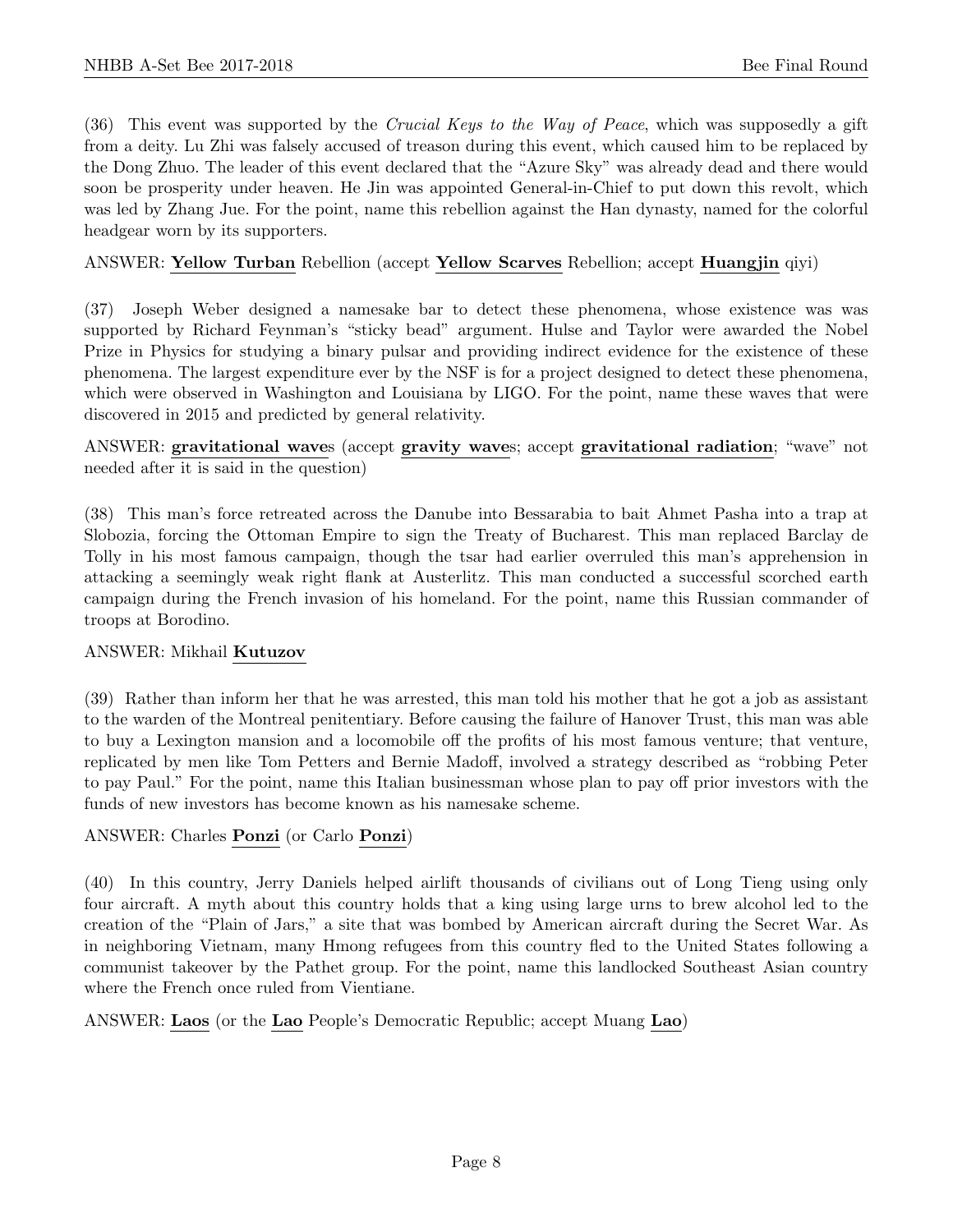(41) This kingdom's invasion of Moesia prompted Domitian to launch an intervening force, but this kingdom defeated the Romans at Tapae. A pontoon bridge was constructed by Apollodorus of Damascus across the Danube during a campaign against this region, which resulted in the defeat of Decebalus and the capture of Sarmizegetusa. The conquest of this region is depicted in spiral reliefs adorning a column of the victorious emperor, Trajan. For the point, name this ancient region that corresponds with modern Romania.

## ANSWER: Dacia

(42) A February 6, 1958 disaster in this city was caused by James Thain's urgency to get a team back to England following a game against Red Star Belgrade; that disaster killed Duncan Edwards and other members of Manchester United. A 2005 Steven Spielberg film titled for this city depicts multiple failed assassination attempts against Ali Hassan Salameh by Mossad during Operation Wrath of God. For the point, name this city where 11 Israeli athletes were killed during the 1972 Olympics in Bavaria.

## ANSWER: Munich (accept Munchen)

(43) This event was the first time an American judge used the phrase "reasonable doubt," and possibly any judge worldwide. Two of the people convicted in this trial, Mathew Kilroy and Edward Montgomery, pled benefit of clergy and were branded on the thumb rather than be hanged. Robert Treat Paine led the prosecution team in this trial, which marked "the greatest service I ever rendered my country," according to defense attorney John Adams. Six British soldiers were acquitted in, for the point, what 1770 trial regarding the deaths of Crispus Attucks and four other colonists?

ANSWER: Boston Massacre trial (accept descriptions of the trial, prosecution, acquittal, conviction, etc. of the perpetrators of the Boston Massacre)

(44) One member of this family held the extremely lavish Banquet of the Chestnuts, in which fifty prostitutes were allegedly in attendance. The Pope who called the re-trial vindicating Joan of Arc was a member of this family. The basis of the Treaty of Tordesillas arose from the Inter Caetera papal bull, issued by another member of this family, Pope Alexander VI. Another member of this family was advised, "Better to be feared than loved" by Niccolo Machiavelli in *The Prince*. For the point, name this powerful Italian family whose members included Lucrezia and Cesare [chez-ah-ray].

#### ANSWER: Borgia family

(45) A character created by this author asks "can ye draw but twenty miles a day" of some defeated kings that he has tied to his chariot. The title character of a play by this author is executed by Lightborn at Berkeley Castle. The author of Edward II wrote about a lame conqueror who kills his son Calyphas in his 1587 play *Tamburlaine*. For the point, name this Elizabethan author who used the Turkish siege of a Mediterranean island as the backdrop of his play The Jew of Malta.

ANSWER: Christopher "Kit" Marlowe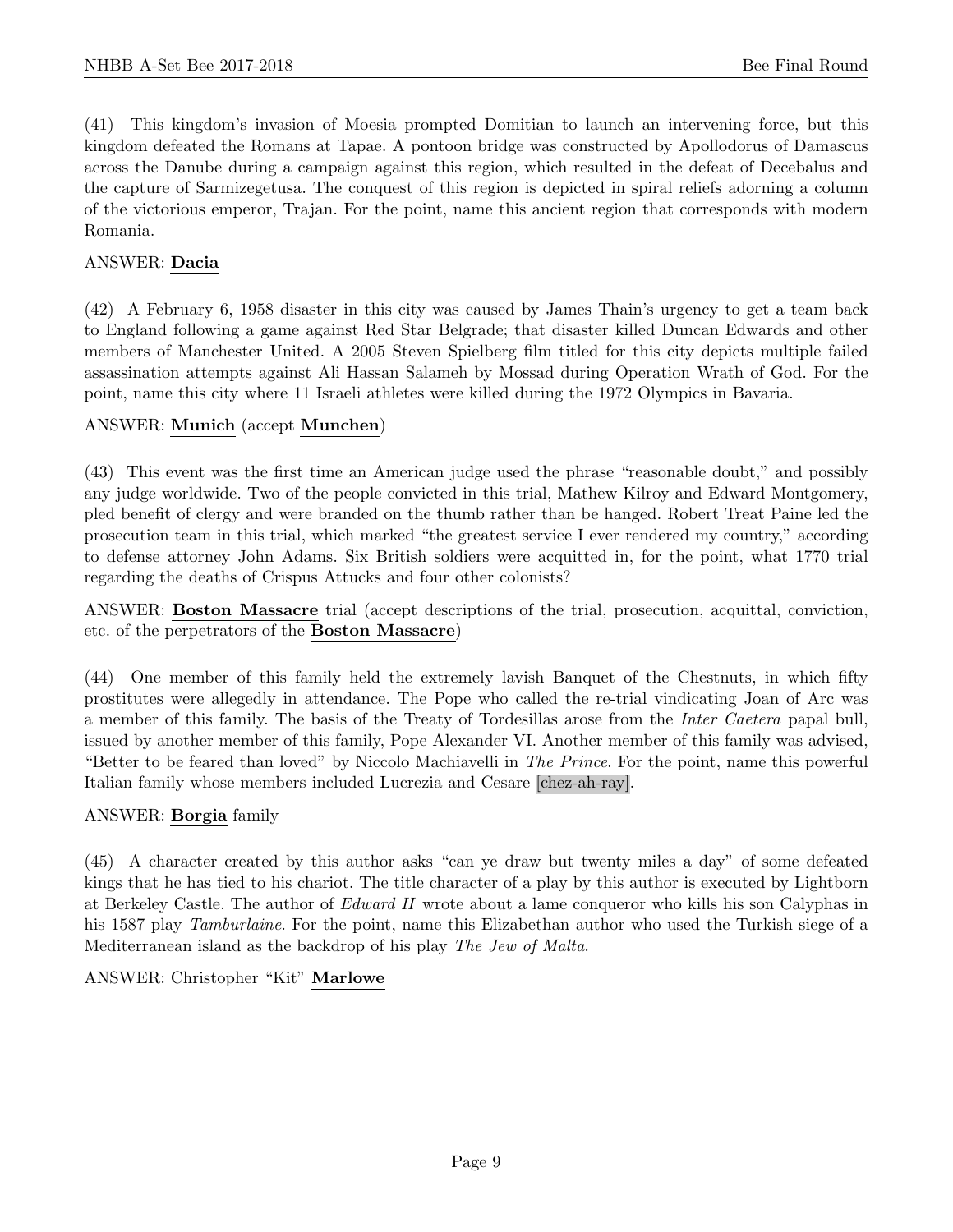(46) A porcelain statue of mute swans was gifted during this event, which included the issuing of a Joint Communiqué that promised normalization of relations. Photographs taken during an early part of this event were edited to crop out Winston Lord to avoid embarrassing Willam Rogers, the Secretary of State. This event, described as "the week that changed the world," was organized after a secret trip during an envoy to Pakistan by Henry Kissinger. Zhou Enlai helped plan, for the point, what 1972 event in which a sitting US president met with Mao Zedong?

ANSWER: Richard Nixon's visit to China (accept descriptive answers that mention both underlined parts; prompt on partial answers; prompt on descriptions of the first US Presidential visit to China)

(47) William Lovett used this movement to attack "Taxes on Knowledge," and John Frost led members of it in the Newport Rising. The National Land Company was proposed by a leader of this movement, Feargus O'Connor. The main document of this English movement called for equal representation of electoral districts and the secret ballot. This movement began after the 1832 Great Reform Act failed to grant non-land owners the vote. For the point, name this mid-1800s movement in England for increased voting rights, including universal male suffrage.

ANSWER: Chartism (accept word forms, like Chartists)

(48) A text sent by this group's namesake noted that "Heaven has been determined to save your Country." In response to learning about this group, one man said "To Sum up the whole, I have been a Slave to the service." This group's namesake was shot in a duel by John Cadwalader. Five years after this group's activities, John Armstrong advocated a similar goal in the Newburgh Conspiracy. Horatio Gates was supposed to replace a "weak general" in a plot by, for the point, what group that planned to oust George Washington as head of the Continental Army?

#### ANSWER: Conway Cabal

(49) This type of artwork influenced an artist who worked with Al Diaz in the group SAMO. The artist of Horn Players, Jean Michel-Basquiat, worked in this medium with an artist who painted Elizabeth II with David Bowie-like makeup. Examples of these artworks found in Pompeii include word squares and the words "I made bread." A secretive artist created a girl letting go of a balloon, a work in this medium made with stencils and spray paint. For the point, name this type of art on public surfaces, created by artists like Banksy.

#### ANSWER: graffiti (prompt on public art)

(50) Prior to this battle, Wenceslaus IV attempted to calm tensions by arbitrating a dispute over Dobrin Land and Samogitia. Though the Treaty of Thorn was signed after this battle, hostilities broke out three years later in the Hunger War. During this battle, Ulrich von Jungingen was slain while fighting a coalition led by Jogaila and Vytautas, who had attacked Prussia. For the point, name this 1410 defeat of the Teutonic Knights that confirmed the rule of Poland-Lithuania over Eastern Europe.

#### ANSWER: Battle of Grunwald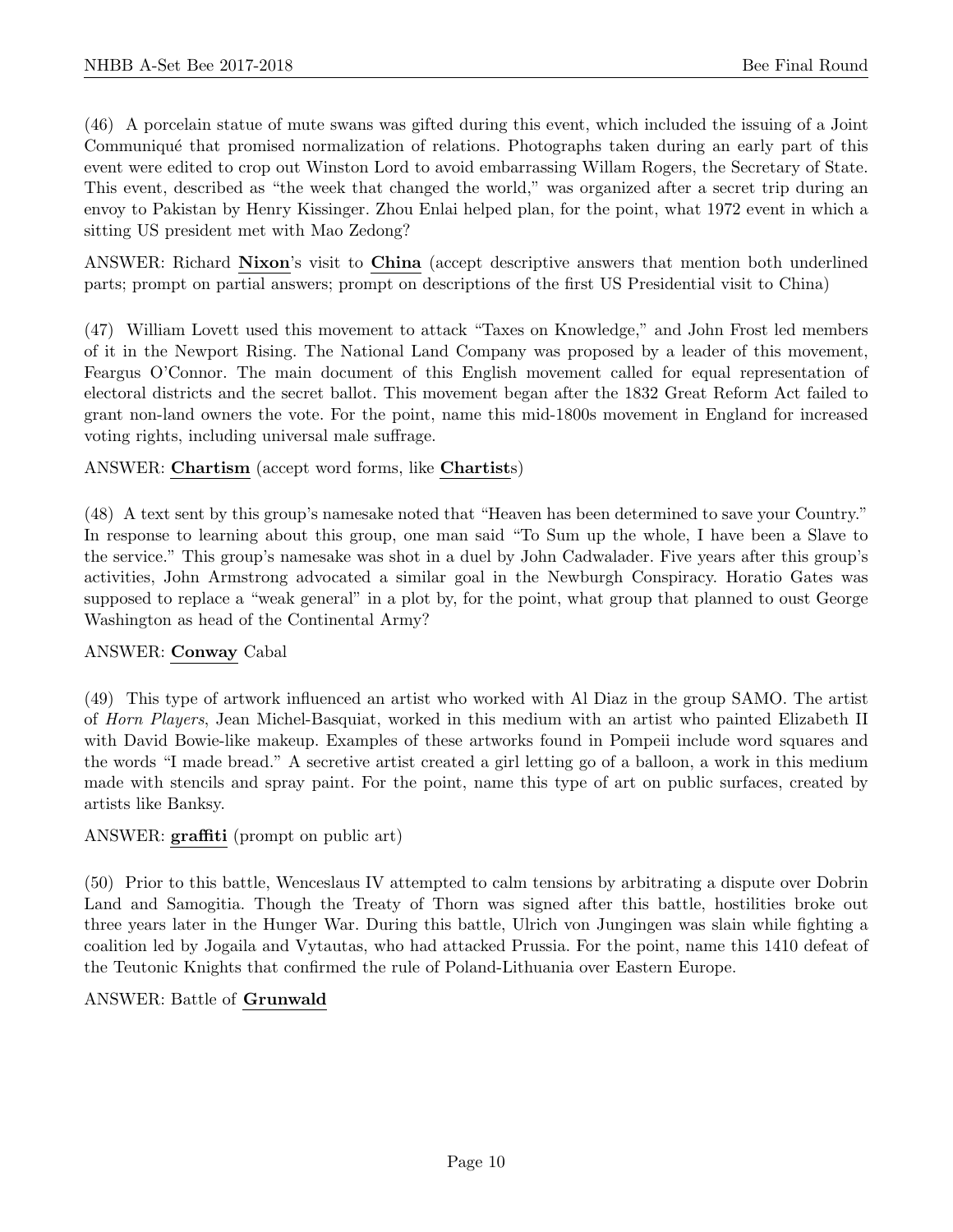(51) The National Protection War targeted this man due to his plan to reinstate the monarchy. In 1895, this man was given control of the Pacification Army and transformed it into the modernized New Armies. This man named himself the Hongxian Emperor, but his 1916 death ended his empire and ushered in the Warlord Era. This man negotiated an end to the Xinhai Revolution and the abdication of Puyi as the last Qing prime minister. For the point, name this Chinese general who, upon the resignation of interim president Sun Yat-Sen, became the first official leader of the Republic of China.

## ANSWER: Yuan Shikai (accept Hongxian Emperor before it is read)

(52) A Herblock cartoon about this case shows James Glenn Beall passionately speaking as surrounding senators recoil in amazement. Wallace v. Jaffree and Lee v. Weisman expanded on the limit established by this case, whose majority opinion by Hugo Black noted that, although a text may be "denominationally neutral" and its observance may be voluntary, it may still violate the Establishment Clause and/or the Free Exercise Clause. The phrase "Almighty God" was present in a text struck down by, for the point, what 1962 Supreme Court case that banned school prayer in public schools?

#### ANSWER: Engel v. Vitale

(53) François Mansart renovated a building in this city that was given by Louis XIII to his brother as a wedding present. After the death of her husband, Marie de Medici was exiled to this city. A monarch born in this city signed the Treaty of Winchester to end a succession crisis caused by the drowning of the son of Henry I; that conflict between a man from this city and Matilda was called the Anarchy. For the point, name this French city near Orléans that was the birthplace of an English king named Stephen.

#### ANSWER: Blois [blwah]

(54) During Operation Crow, this man led guerilla fighters near Yogyakarta in the third of three defense areas called Wehrkreises. This man was given unlimited military authority to deal with the 1965 Tragedy, in which hundreds of thousands of communists and leftists were killed, via the Supersemar, a document that ultimately led to this man's rise to power. Economists called the Berkeley Mafia served this man, whose government was described as the New Order, which replaced Pancasila and Guided Democracy. For the point, name this president who replaced Sukarno to rule Indonesia.

#### ANSWER: Suharto

 $(55)$  A book of sayings attributed to this man has a name that translates as *Peak of Eloquence*. This man was pronounced a *Mawla*, or guardian, in a speech delivered near the pond of Khumm. This man, who wielded a legendary double-bladed sword named Zulfiqar, was assassinated by a Kharijite while praying in a mosque in Kufa. After the death of Uthman in 656, this man became the fourth caliph. For the point, name this cousin and son-in-law of Muhammad who is held to be the first Imam in Shia Islam.

ANSWER: Ali ibn Abi Talib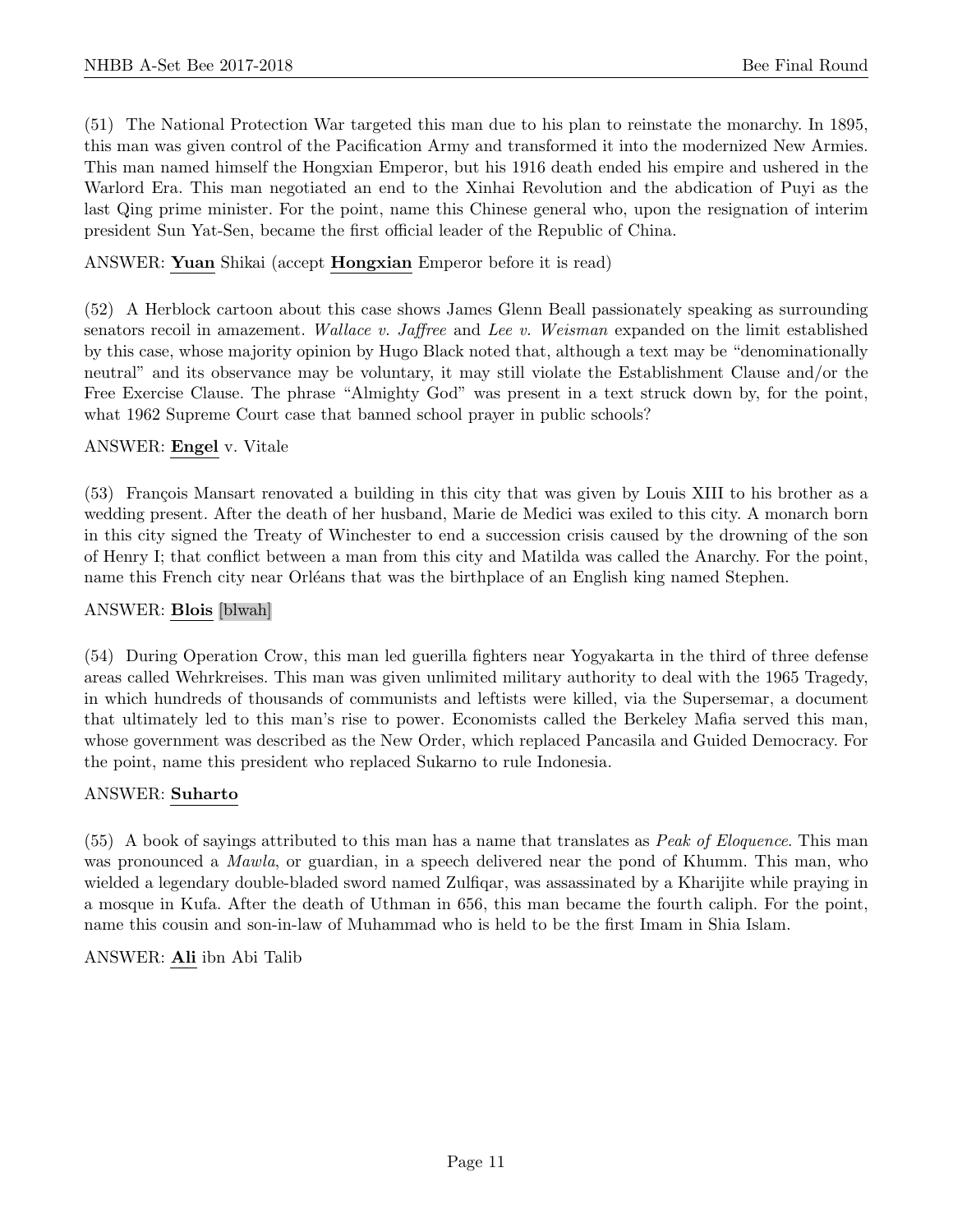(56) After Republican victories in this state's 1872 elections, white Democrats attacked a courthouse and committed the Colfax Massacre; in the aftermath, the Supreme Court ruled in U.S. v. Cruikshank that federal charges could not be brought against the killers. A city in this state was subject to General Order No. 28, in which women who insulted Union soldiers were liable to be considered prostitutes and abused; that order was issued by Benjamin Butler, who occupied this state's largest city in 1862. For the point, name this state where the White League was founded in Grant Parish and committed racial violence in cities like New Orleans.

#### ANSWER: Louisiana

(57) Operation Cage hunted for suspects of a crime in this city; one perpetrator was eventually located in Subirats. This city was the site of a terrorist attack coordinated with one in Cambrils the same day; the prior day, stockpiled explosives destroyed a house in Alcanar, killing an imam who was believed to have plotted the attack in this city. For the point, name this city where over 100 people were injured in 2017 when a van crashed into pedestrians walking on the historic La Rambla in Catalonia.

## ANSWER: Barcelona

(58) The "March for the Presentation of Colors" is usually omitted from a piece by this man originally written to celebrate an imaginary Napoleon victory. This composer called for three choirs in his Opus 22 Te Deum, and he celebrated the tenth anniversary of the July Revolution with his Grand Funeral and Triumphal Symphony for wind band. "Reveries-Passions" is the first movement of a piece by this composer that uses an *idée fixe* [ee-day FEEKS] and depicts a "March to the Scaffold." For the point, name this French composer who dramatized his obsession with actress Harriet Smithson in the *Symphonie* fantastique.

#### ANSWER: Hector Berlioz

(59) This woman attacked a partner organization, Lucy Burns' Congressional Union, for financial misdeeds before cutting ties with it in December 1913. In 1916, this woman proposed a "winning plan" that incorporated accepting victories of partial suffrage at the state level as stepping stones toward a Constitutional amendment. A merger of Emma Smith DeVoe's NCWV and this woman's group formed the League of Women Voters. For the point, name this woman who succeeded Susan B. Anthony as President of the National American Woman Suffrage Association, or NAWSA.

#### ANSWER: Carrie Chapman Catt

(60) Because this empire's forces lacked guns, they released 1,000 cattle against an invading enemy; the cattle, scared by the invaders' cannonfire, stampeded back and disrupted this empire's army. That invasion of this empire by the Saadi dynasty ended when the Spanish eunuch general Judar Pasha won the Battle of Tondibi. Rulers of this empire included Askia the Great, who captured the salt mines of Taghaza, and Sonni Ali, who captured Timbuktu. Gao was the capital of, for the point, what successor empire to Mali in West Africa that thrived in the 15th and 16th centuries?

#### ANSWER: Songhai Empire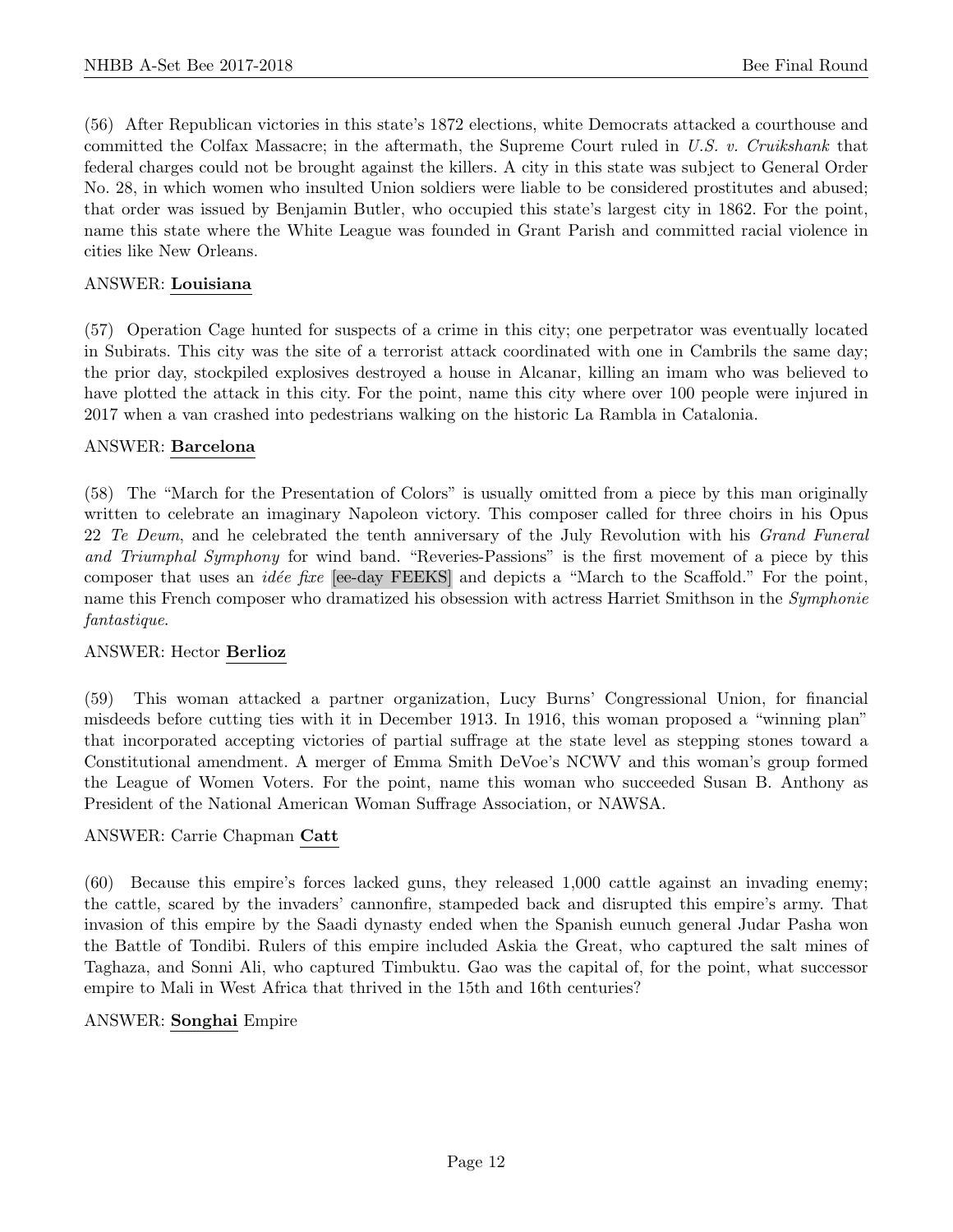(61) For this event, Ferdinand Dutert designed a massive structure with cast iron vaulted arches near the Champ de Mars; that Galerie des machines was torn down in 1910. Displays at this event included a Javanese ensemble performing gamelan music and a "human village" of African peoples. Buffalo Bill convinced Annie Oakley to join his Wild West Show during this event. The Eiffel Tower was built to serve as an entrance for, for the point, what 19th-century international exhibition held in Paris that featured, among other exhibits, a reconstructed Bastille to commemorate the hundredth anniversary of its storming?

ANSWER: Paris World's Fair 1889 (accept Exposition Universelle of 1889; prompt on partial answers)

(62) Inscriptions from this city include the Wagner murals, a series of fragments illegally removed by foreign visitors, and records of the king "Spear-thrower Owl," who reigned for sixty years. The later Aztec god Quetzalcoatl may have evolved from a feathered serpent honored at this city's Ciudadela. The Avenue of the Dead is in, for the point, what eminent Mesoamerican city in the Valley of Mexico, the home of the Pyramids of the Sun and Moon?

#### ANSWER: Teotihuacan ([tay-oh-tee-wah-kahn], but be lenient)

(63) This politician co-sponsored a bill with Bella Abzug that would have provided \$10 billion for child care services; that bill was neutered by Walter Mondale, and the small version was vetoed by President Nixon. A redistricting around Bedford-Stuvesant moved incumbent Edna Kelly's constituency and provided for this politician's first Congressional victory, in which she ran as "Unbought and Unbossed." In 1972, this politician became the first woman to seek the Democratic presidential nomination. For the point, name this New York politician, the first black congresswoman.

#### ANSWER: Shirley Chisholm (accept Shirley Anita St. Hill)

(64) Description acceptable. Gibson and Walk's "visual cliff" experiment tested perception abilities among this group of people. Albert Bandura's social learning theory was developed at Stanford during the 1960s using this group of people as subjects. Piaget's four stages are used to categorize cognitive development in this group. Freud's oral, anal, phallic, and latent stages applied to this group, who supposedly experienced Oedipal urges. For the point, name this stage of human development.

## ANSWER: children (accept word forms and equivalents like kids; accept babies, toddlers, and other equivalents; accept boys and/or girls)

(65) This ruler's controversial seizing of nationalized property prior to leaving office became known as "la piñata." This man's rule was challenged by loyalists of his former ally Eden Pastora and by the Miskito ethnic group, which formed the Misura rebel group. Over five months in 1980, this man's government reduced his country's illiteracy from 50% to 13%. This man won a Presidential election in 1984, but lost in 1990 to Violeta de Chamorro, who had been his colleague on a five-member panel set up in 1979 after the overthrow of the Somoza regime. For the point, name this leader of the Sandinista political movement and two-time President of Nicaragua.

#### ANSWER: Daniel Ortega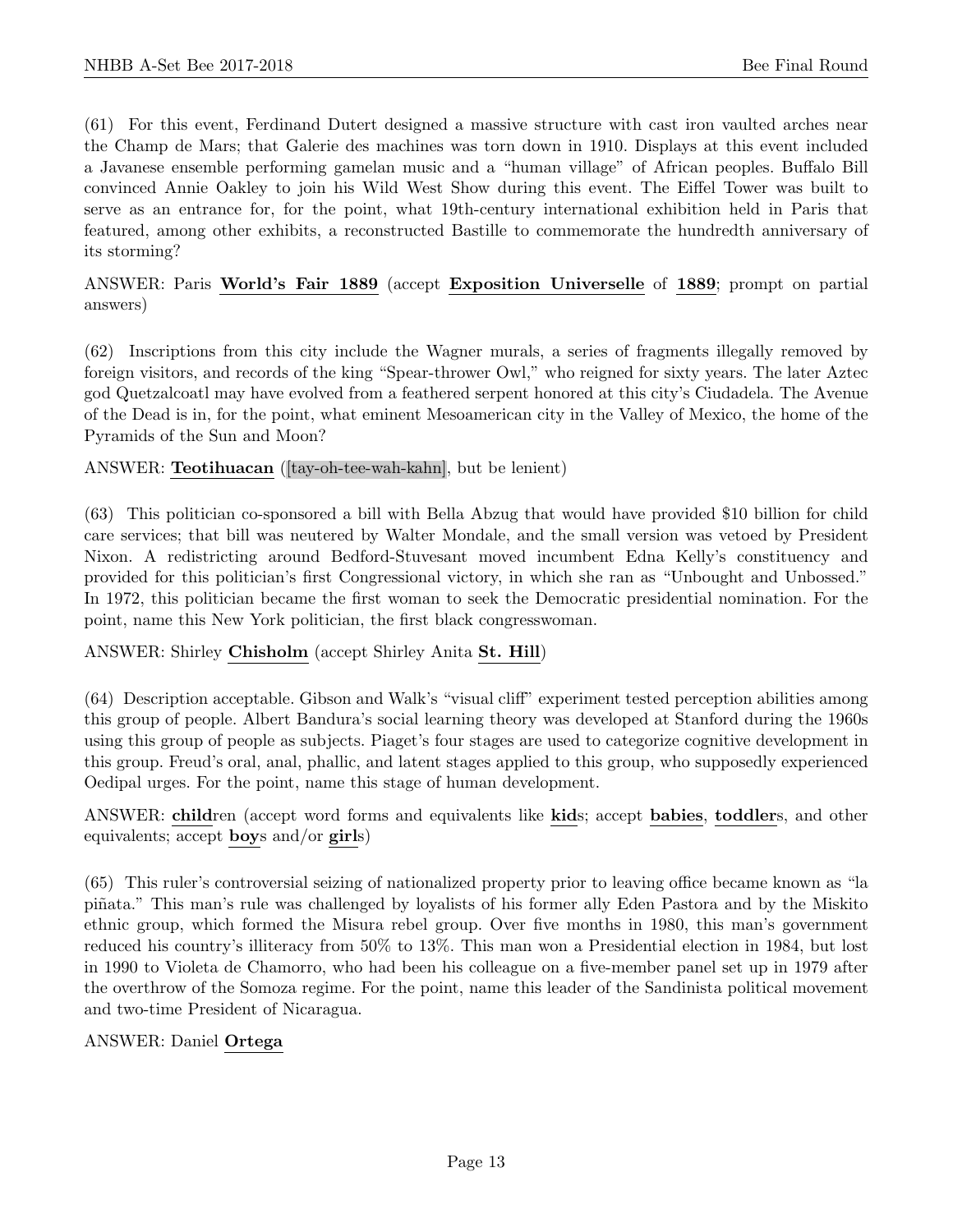(66) This organization was targeted in Operation Sun-Apple, which had an initial budget of just \$10,000. A member of this organization established 18 shell-companies in Panama to buy tax-free gasoline and offered Roy Cohn one million dollars to prevent his indictment. "Sonny Black" had his hands cut off by this organization because he allowed the infiltration of Joseph Pistone. In 1985, this organization was decimated by the Commission Trial, which was made possible by the RICO act. The Five Families led, for the point, what organized crime outfit with Italian roots?

ANSWER: the American Mafia (accept La Cosa Nostra; accept the Mob; do not accept the Sicilian Mafia)

(67) An argument posed by this mathematician involves the construction of a sequence of binary numbers that fails to match any element of an infinite set of such sequences. This mathematician, who had a bitter rivalry with Leopold Kronecker and died in a sanatorium during World War I, discovered transfinite numbers and hypothesized there is no set with cardinality strictly between that of the integers and the reals. A "table" with progressively removed planks is named for, for the point, what German mathematician who proved the reals are uncountable with a "diagonalization" argument?

## ANSWER: Georg Cantor

(68) Music critic Olin Downes was criticized for praising this work's premiere in NBC studio 8H. This piece's composer adapted it for his 1967 Agnus Dei, and it opens with three bars in 4/2 time followed by a bar of 5/2. A minute of silence was observed before this piece was played at the Last Night of the Proms four days after 9/11, and this B-flat minor piece was played on-air during the announcements of FDR and JFK's deaths. For the point, name this slow, somber composition by Samuel Barber.

#### ANSWER: Adagio for Strings

(69) This event was sparked by the collapse of the National Cordage Company, which tried to corner the national hemp market. The failure of the Philadelphia and Reading Railroad also triggered this event, which was made worse by the combination of the McKinley Tariff and the Sherman Silver Purchase Act. J.P. Morgan authorized direct sales of gold to the US Treasury to help solve this event. Coxey's Army marched during, for the point, what economic panic that occurred during Grover Cleveland's second presidency, the worst of the 19th century?

#### ANSWER: Panic of 1893

(70) During this war, a character is sent by Squire Woodcock to Paris with a secret message hidden in the false heel of his boot. Rab Silsbee dies in a skirmish during this war in a novel whose protagonist delivers the Boston Observer newspaper. This war provides the backdrop of a book in which a youth loses his hand in a silver smelting accident and befriends members of the Minute Men militia. For the point, name this war, the setting of Herman Melville's Israel Potter and Esther Forbes's Johnny Tremain.

#### ANSWER: American Revolutionary War